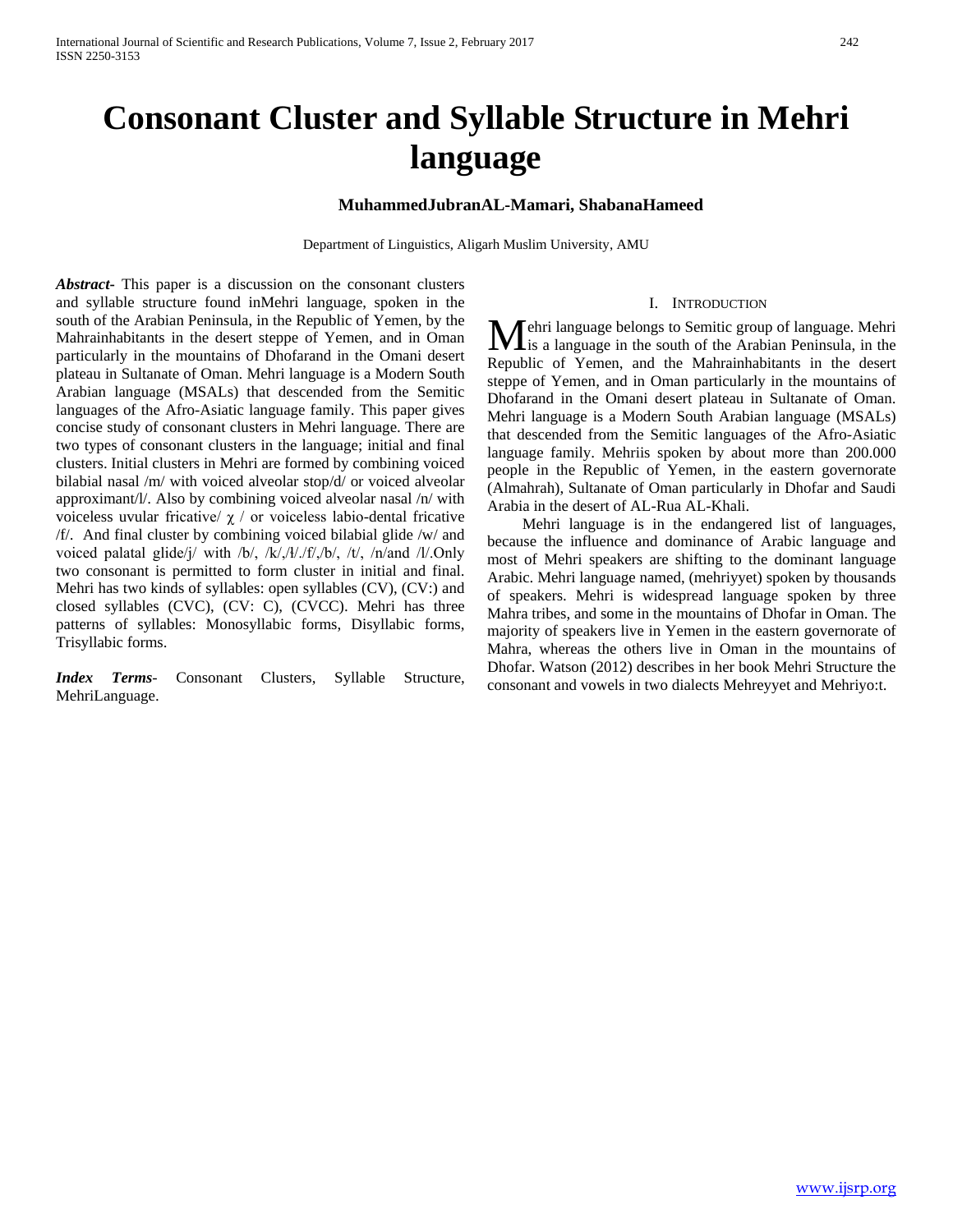

**Map of Afro-Asiatic family**



**Map of the Geographic Locations of MSA (Simeone-Senelle, 1997)**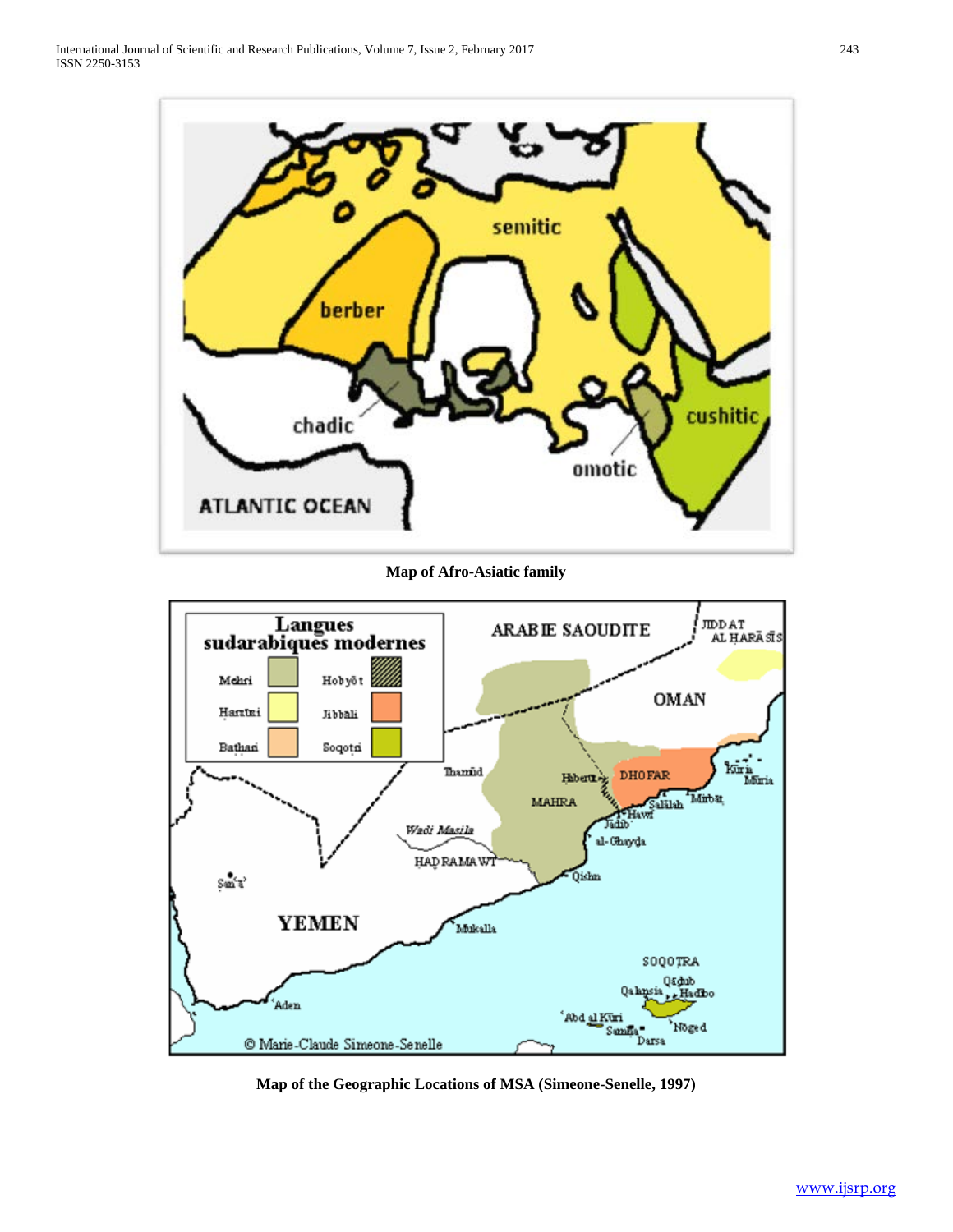Hackett (1955) who define the syllable "as the smallest unit in structure of an utterance". Daniel Jones (1918; 1972:55) said that "each sound which constitutes a peak of prominence is said to be syllabic and the word or phrase is said to contain as many syllables as there are peaks of prominence". Crystal David (2008) defines it "a unit of pronunciation typically larger than a single sound and smaller than a word".

 In Mehri language, there are 31 consonants including eight plosives, two nasals, fifteenfricatives, three laterals, two glides and one rhotic. The tablepresented below shows the consonants ofMehri language withexemplification:

| Sound                      | Word                         | Gloss                            |
|----------------------------|------------------------------|----------------------------------|
| $\overline{b}$             | $\overline{b}$ bi:r/         | "well"                           |
| $\mathbf t$                | /tu:k/                       | "ate"                            |
| $\rm d$                    | $\overline{7}$ dri:g/        | "staircase"                      |
| $\overline{\mathbf{k}}$    | /ktu:b/                      | "book"                           |
|                            | $q$ i:d/                     | "good"                           |
| $\frac{9}{2}$              | /?alu:t/                     | "high"                           |
| $\mathfrak{t}^{\varsigma}$ | / $\chi$ le:t <sup>s</sup> / | " $\overline{\text{mix}}$ "      |
| k'                         | $/k$ 'abi:n/                 | "crawling animal"                |
| ${\bf m}$                  | /mdi:t/                      | "sea winds"                      |
| $\mathbf n$                | /nfu: $\chi$ /               | "swell"                          |
| $\overline{f}$             | /Fo:s/                       | "axe"                            |
| $\overline{\theta}$        | /Oawma/                      | "thirst"                         |
| $\eth$                     | $/$ ðe $/$                   | "the"                            |
| $\overline{S}$             | /shi:1/                      | "easy"                           |
| $\overline{\textbf{Z}}$    | $z$ bu:n $/$                 | "expensive"                      |
|                            | $\sqrt{\text{j}}$ :ba/       | "seven"                          |
|                            | /xajer/                      | "good"                           |
| $\frac{\chi}{\varsigma}$   | /befe:li/                    | "herder, owner                   |
| $\, {\bf R}$               | $/\textsc{ksu}$ :m/          | $\overline{\mathcal{L}}$ went"   |
| $\eth^{\varsigma}$         | /ð <sup>s</sup> ajer/        | " $on$ "                         |
| $\bar{J}$                  | $\int b$ a:t/                | "finger"                         |
| $\frac{J}{h}$              | $/\hbar u: z/$               | "goat"                           |
| $\overline{h}$             | /hi:t/                       | " you"                           |
| $s$ <sup>'</sup>           | /s'anwi:t/                   | "deaf $(f)$ "                    |
|                            | /zambjet/                    | "dagger"                         |
| $rac{3}{5}$                | $\frac{1}{3}a:\mathbf{r}$    | "detrimental"                    |
|                            | /li:wo:t <sup>s</sup> /      | "fire"                           |
| $\overline{L}$             | $/$ ltu: $\mathbf{r}/$       | "killed"                         |
| $\overline{r}$             | /rahmit/                     | "rain"                           |
| W                          | /warx/                       | "month"                          |
| j                          | /jikis/                      | $\overline{\mathbf{r}}$ he gets" |

## Table 1:Consonants ofMehriLanguage

Furthermore, with respect to vowels,Mehri has 10 vowels, five short and five long vowels. The following table shows the vowels ofMehri language with examples:

| Sound          | Word                                     | Gloss        |
|----------------|------------------------------------------|--------------|
| e              | /ðehb/                                   | "gold"       |
| e:             | /he:t/                                   | "you"        |
| $\mathbf{i}$   | /dinxiru:r/                              | "snoring"    |
| $\mathbf{i}$ : | /shi:l/                                  | "easy"       |
| u              | /Ju:kuf/                                 | "slept"      |
| u:             | $z$ bu:n $/$                             | " expensive" |
| $\mathbf{o}$   | /je:noka/                                | "come"       |
| 0:             | $\sqrt{\text{lo}}$ :m $\sqrt{\text{lo}}$ | "last year"  |
| a              | /kal/                                    | "all"        |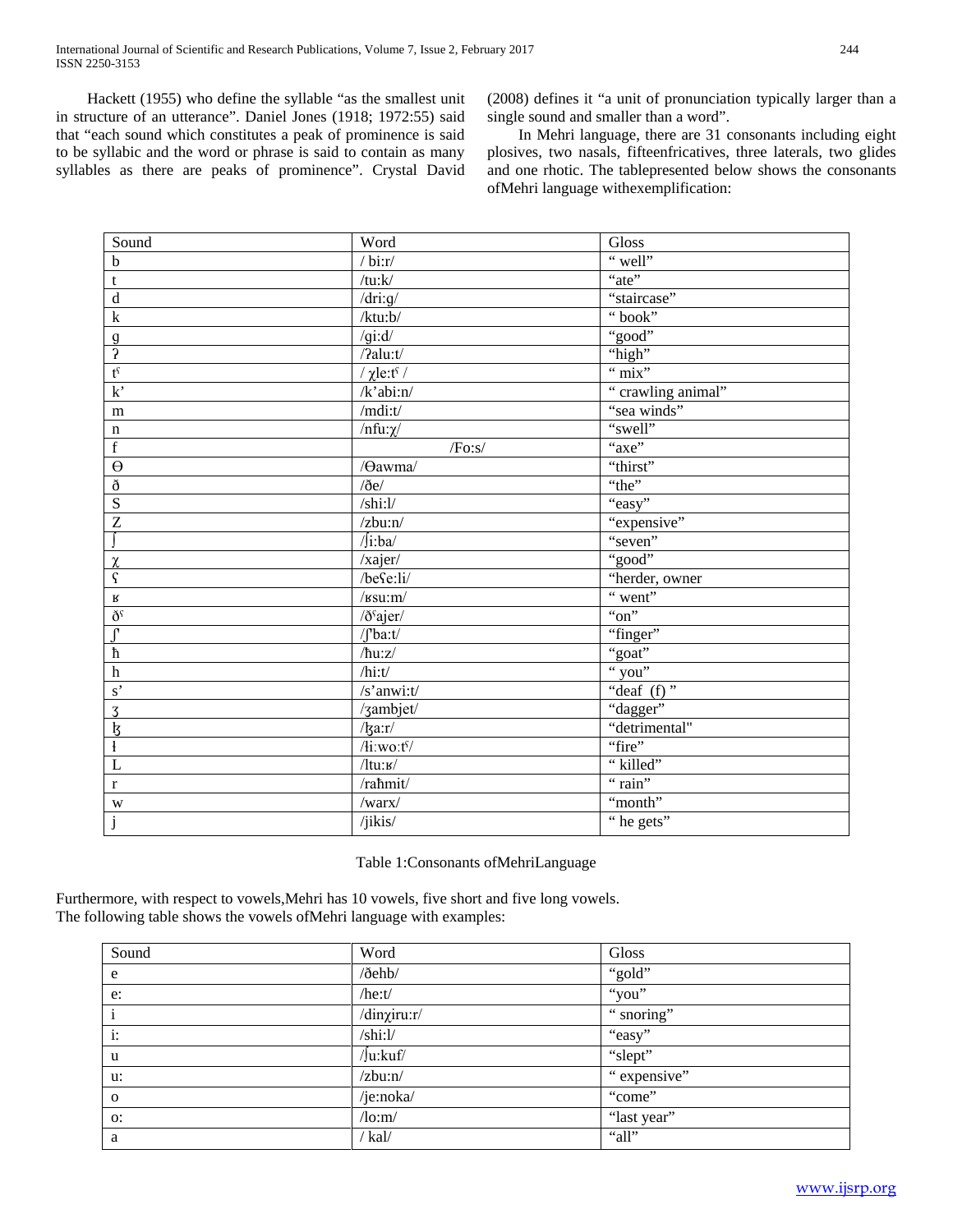| $\sim$<br>и.<br>. | .<br>1.a.i<br>. | . |
|-------------------|-----------------|---|
|-------------------|-----------------|---|

**Table 2:**Vowels ofMehriLanguage

#### II. OBJECTIVES

The main objectives of this paper are as follows:

 - To investigate the occurrence of consonant clusters in Mehri language.

 - To identify the most important concepts about consonant clusters and the syllable structure.

 - To find out the patterns and types of a syllables and their structure in Mehri language.

- To identify the phonemic inventory of Mehri language.

- To evaluate the importance of Mehri language.

## III. METHODOLOGY

 Data collection for the present study was based mainly on qualitative criteria. The researchers applied several systematic techniques which included primary collection of data from the native speakers of Mehri. Secondarysources like books, journals, articles, etc.We alsoused further help in data collection.The data collected was then analyzed to reach to certain conclusions regarding Mehri language.

#### IV. CONSONANT CLUSTERS

 A consonant cluster stands for a blend of two, three or more consonants in a sequence. Unlike many languages, consonant clusters in Mehri are very limited. It is interesting to note that three consonant clusters do not exist in Mehri. Only two consonant clusters is found in the language in both position, initial and final. Crystal(1994:74) claimed that consonants "are those units of sounds which function at margins of syllables, either singly or in cluster". Knowles (1993:68) saysthat some consonant clusters occur marginally in the syllable structure of English language with clusters as complex as (C) V (C)  $(C)(C)(C)$ , as in the word "texts" /teksts/. In Mehri there are two types of consonant cluster: Initial and final clusters.

#### **4.1. Initial Clusters**

 Initial clusters are formedwhen two or more consonants come together at the beginning of a syllable. In Mehri, only two consonant clusters come together in the initial position.

## **4.1.1. Nasal Consonant Sequences**

 Initial cluster in Mehri language are formed by combining voiced bilabial nasal /m/ with voiced alveolar stop/d/ or voiced alveolarlateral /l/.

For example: /mdi:t/ "sea winds" /mduħ/ " praise" /mdrat/ "slot shirt"

 /mla:jket/ "angels" /mlayl/ "dull" /mle:ss/ "smooth"

 From the examples above, it is observed that (md-), (ml-) can occur word-initially in the language. Moreover, some more consonant clusters are formed by combining voiced alveolar

| nasal /n/ with voiceless uvular fricative/ $\chi$ / or voiceless labio- |  |  |  |  |
|-------------------------------------------------------------------------|--|--|--|--|
| dental fricative $/f$ .                                                 |  |  |  |  |

 For example: /nχiru:r/ "he snorted" /nχarah/ "dig" /nχal/ "under"

/nfu:χ/ "swell" /nfaiχ/ "harness" /nfe:s/ "wide"

#### **4.1.2. ConsonantStop Sequences**

 Mehri language has the following consonant stop sequences/lt/, /dt/, /kt/.

## **Consonant plus/t/**

| For example:/ltu:в/ |         | "killed" |
|---------------------|---------|----------|
| /dthora/            | "blood" |          |
| /ktu: $b/$          | "book"  |          |

#### **4.2. FinalClusters**

 Clusters which appear at the end of a syllable constitute final clusters.Mehri has only two consonantclusters at the end of a syllable.

#### **3.2.1.Glide Consonant Sequences**

 Final cluster in Mehrilanguageis formed by combining voiced bilabial glide /w/ orvoiced palate glide/j/ with consonants.<br>Mehri has the following glide consonants equences has the followingglide consonantsequences /wb/,/wk/,/wɬ/./wf/,/jb/,/jt/,/jn/,/jl/.

Some examples of /w/ plus consonantare presented below: /kawb/ "the wolf"

/sowḳ/"market" /ħawɬ/"pound" /qawf/"chest"

#### **/j/ plus consonant**

For example: /ħajb/"crowbar" /jisajt/"nine" /ferhajn/ "horse" /χajl/ "maternal uncle"

## V. SYLLABLE STRUCTURE

 In Mehri language, a syllable consists of a vowel with one or two consonants in initial position (onset) and one or two consonants in final position (coda).In Mehri, a syllable cannot exist without an onset but, a syllable can exist without coda.Ladefoged (1993:248) defines a syllable as "the smallest possible unit of speech", while George Yule (2006) calls it "a unit of sound consisting of vowel and optional consonants before or after the vowel".Syllables in Mehri language are divided into open and close.

#### **5.1. Open Syllable**

 An open syllable may be constituted when thesyllable ends with vowel and the syllable consists of consonant (onset) and vowel. A few examples are cited below: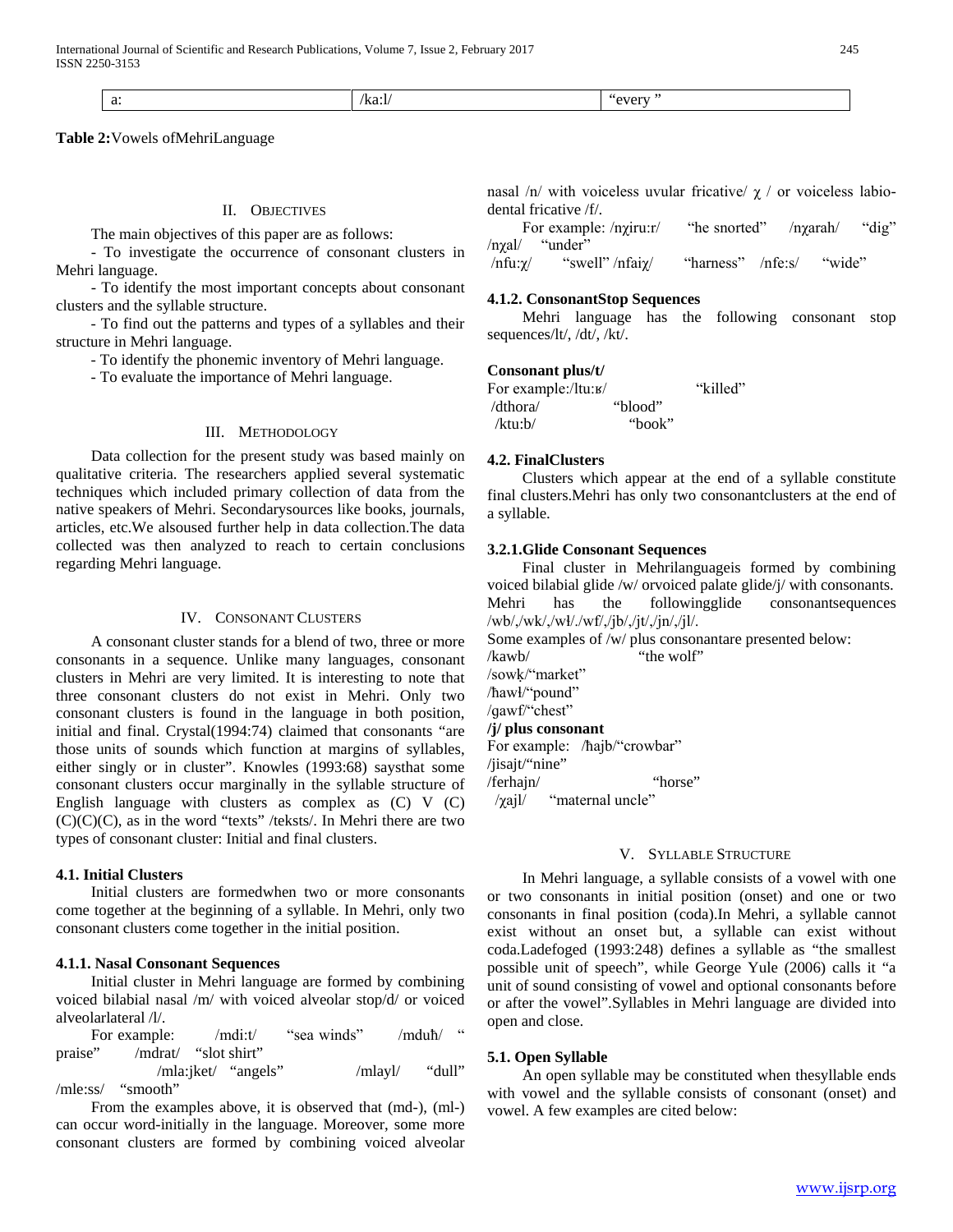International Journal of Scientific and Research Publications, Volume 7, Issue 2, February 2017 246 ISSN 2250-3153

| CV     | $\sqrt{2}$ e $\sqrt{2}$    | "the"                          | /wa/     |
|--------|----------------------------|--------------------------------|----------|
| CV:    | "and"<br>/ta:/             | "till"                         | $/ho$ :/ |
| "head" | $\mathfrak{c}(\mathbf{r})$ | cv.cv: $/$ ha.bu: $/$ "people" | /hero:/  |

## **5.2. Close Syllable**

 A close syllable is formed when the word ends with consonant and the syllable consists of consonant (onset), vowel and consonant (coda). To prove the point a few examples are presented below:

| CVC  | /ham/<br>"war" |        | "name" |        | /harb/ |              |
|------|----------------|--------|--------|--------|--------|--------------|
| CV:C | "you"          | /Fo:s/ |        | " axe" |        | $/$ he:t $/$ |

cvcc /teth/ "a woman" /warx/"month" There are three parts in a syllable: Onset, Rhyme (Nucleus) and Coda. The following diagram shows the occurrence of onset, nucleus and coda.



## **(Structureof the Syllable, April McMahon (2002))**

#### **5.3.Onset**

 In Mehri, all the consonant phonemes can occur in the beginning of the syllable. One or two consonants only can occur as an onset in Mehri language.There are two types of onset:

| 5.3.1. SimpleOnset: $a)/\delta e/$ | "the"b)/ham/                  | "name" |
|------------------------------------|-------------------------------|--------|
| 5.3.2. ComplexOnset:a) /gheg/      | "a man" b)/dri:q/ "staircase" |        |



σ Rhyme h Nucleus m Coda a **Onset**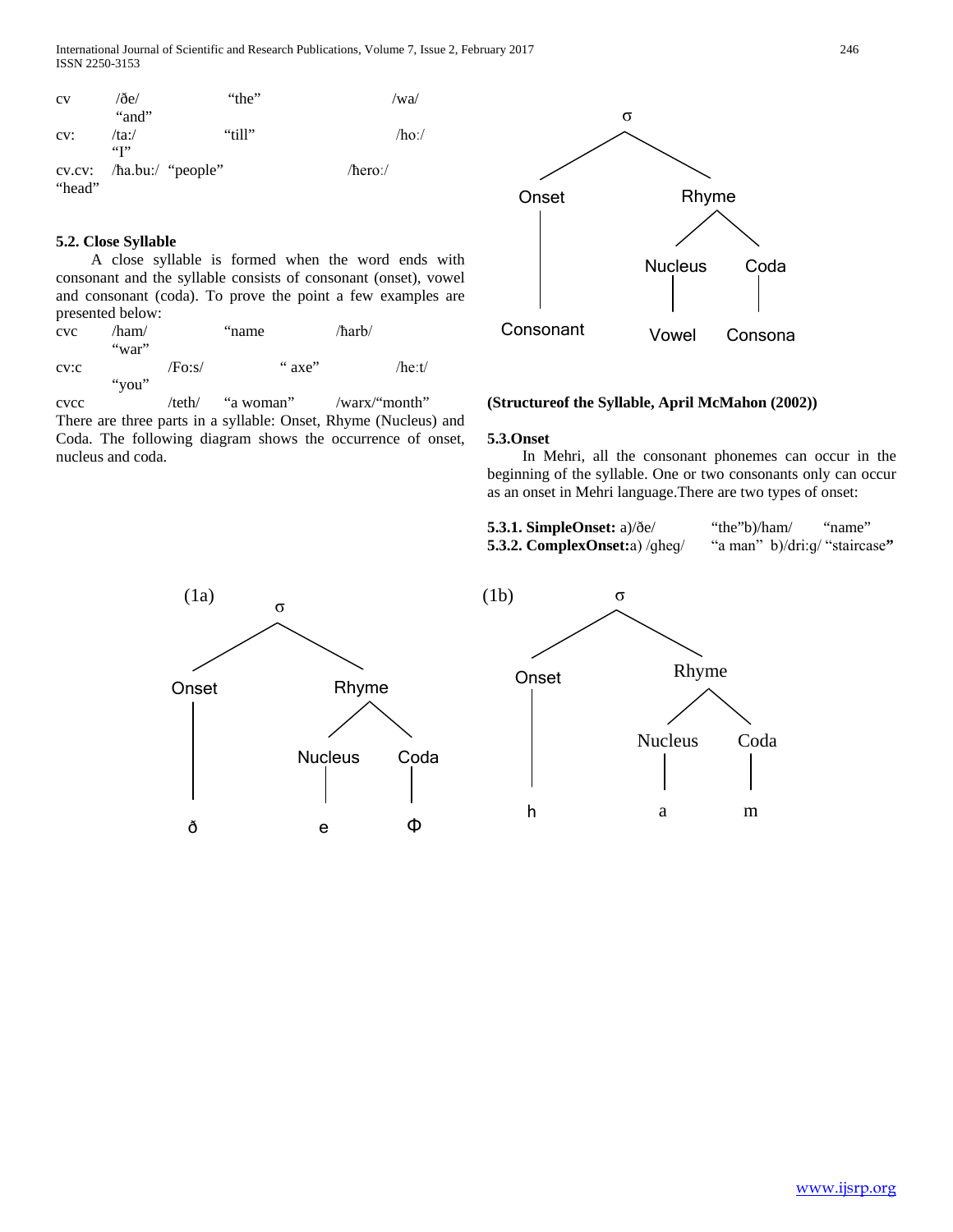



## **5.4.Rhyme**

 Nucleus, is the most prominent part of the syllable.Nucleus is preceded by onset and followed by coda.In Mehri, it is observed that only one or two consonants occur before or after the nucleus. Kenstowicz (1994:252) discusses this unit in the following terms: "the syllable is believed to consist of an



#### **5.6.Syllabic Pattern**

There are threeSyllabic patterns in Mehrilanguage.

#### **5.6.1.Monosyllabic**

| CV     | $\sqrt{\partial}$ e $\sqrt{\partial}$ | "the" | CVC  | $/\text{ham}/$            |       |
|--------|---------------------------------------|-------|------|---------------------------|-------|
| "name" |                                       |       |      |                           |       |
|        | $\text{cv:}c$ /bo:b/"door"            |       | CV:  | /ta:/ $\sqrt{2}$          | "till |
| ccvc   | /bkoh/ "cried"                        |       |      | $ccv:c$ /lbo:n"whit"      |       |
| cvcc   | /qawf/"chest"                         |       | cvcc | $\frac{1}{\tan x}$ "rest" |       |

#### **3.6.2 Disyllabic**

cvc.cv /Өaw.ma/ "thirst" cvc.cvc /kub.kob/ "stars"

obligatory nucleus preceded by an optional consonantal onset and followed by an optional consonantal coda".

## **5.5.Coda**

 A consonant which comes after the vowel is called coda. In Mehri, only one or two consonants can occur as a coda. For example: a) /bo:b/ "door" b)/harb/ "war"



cv.cvc /hu.did/ "iron" cv:c.cvc /ha:r.wan/ "goats"

cv.cv: /ħa.bu: "people" cv.cv /qa.qa/ "sister"

cv.cvcc /ji.sajt/ "nine" cvccv:c /raħ.mi:t/ "rain"

## **5.6.3.Trisyllabic**

cvc.cv.cv:c /din.xi.ru:r/ "snoring" cv.cv.cvc/ /∫a.fa.jem/ "grew" cv.cv.cv:c /χe.tˤe.ra:t/ "once" cv.cv:.cv  $/te$ .lo:.mi $/$  "then"